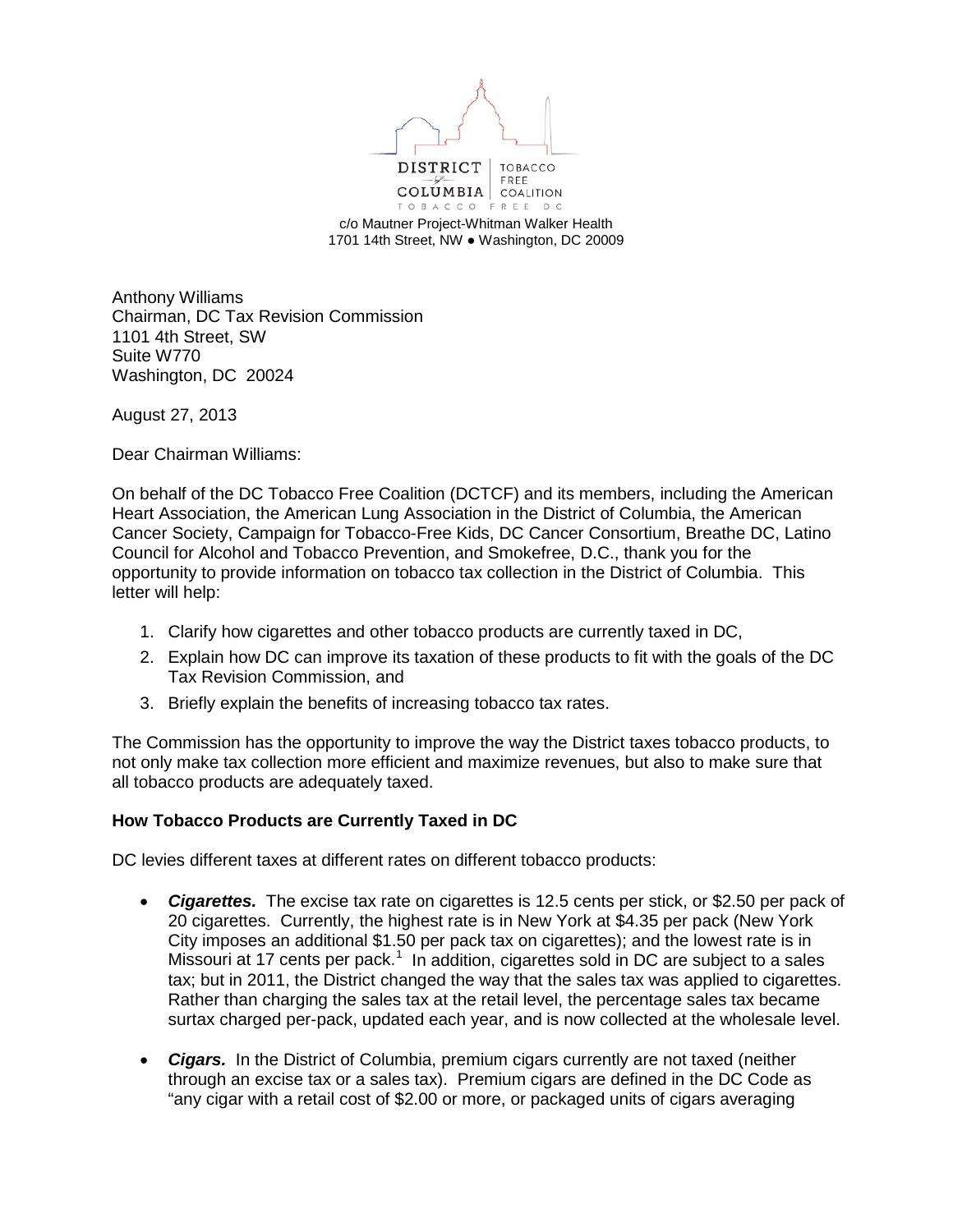\$2.00 or more per packaged cigar at retail" [DC Code §47-2001(i-1)]. The definition of cigarettes was improved in 2010 to include products that were essentially cigarettes with a little tobacco in the wrapper. Thus, those products, sometimes referred to as "little cigars," are subject to the cigarette excise tax rate. Cigars that do not fall into the cigarette nor premium cigar category are subject to a sales tax of 12% of the retail price, but not the excise tax.

**Other Tobacco Products.** The excise tax rate on all other tobacco products (OTP), such as smokeless tobacco products and roll-your-own tobacco, is 75 cents per ounce. These products are also subject to a sales tax of 12% of the retail price.

As indicated above, the District has made some significant changes to its tobacco tax system in the last few years. In terms of tax rates, the cigarette tax was last increased by 50 cents to the current rate of \$2.50 per package of 20 in 2008. In 2006, the 12% sales tax was first imposed on non-cigarette tobacco products (other than premium cigars and pipe tobacco), with the Other Tobacco Products Act of 2005. Prior to 2006, other non-cigarette tobacco products were not subject to any tax. The Fiscal Year 2010 Budget Support Act of 2009 added the 75-cent per ounce weight-based tax on some tobacco products, while also increasing the cigarette tax and fixing the cigarette definition.

The graph below shows the tobacco excise tax revenue collections in DC since 2000. It's clear that every time DC increased its cigarette tax rate, revenues increased and stayed at the higher level. Even in 2009, after the federal excise tax on cigarettes increased by 61.66 cents per pack, DC's cigarette tax revenues remained significantly higher than in the years prior to the tax increases.

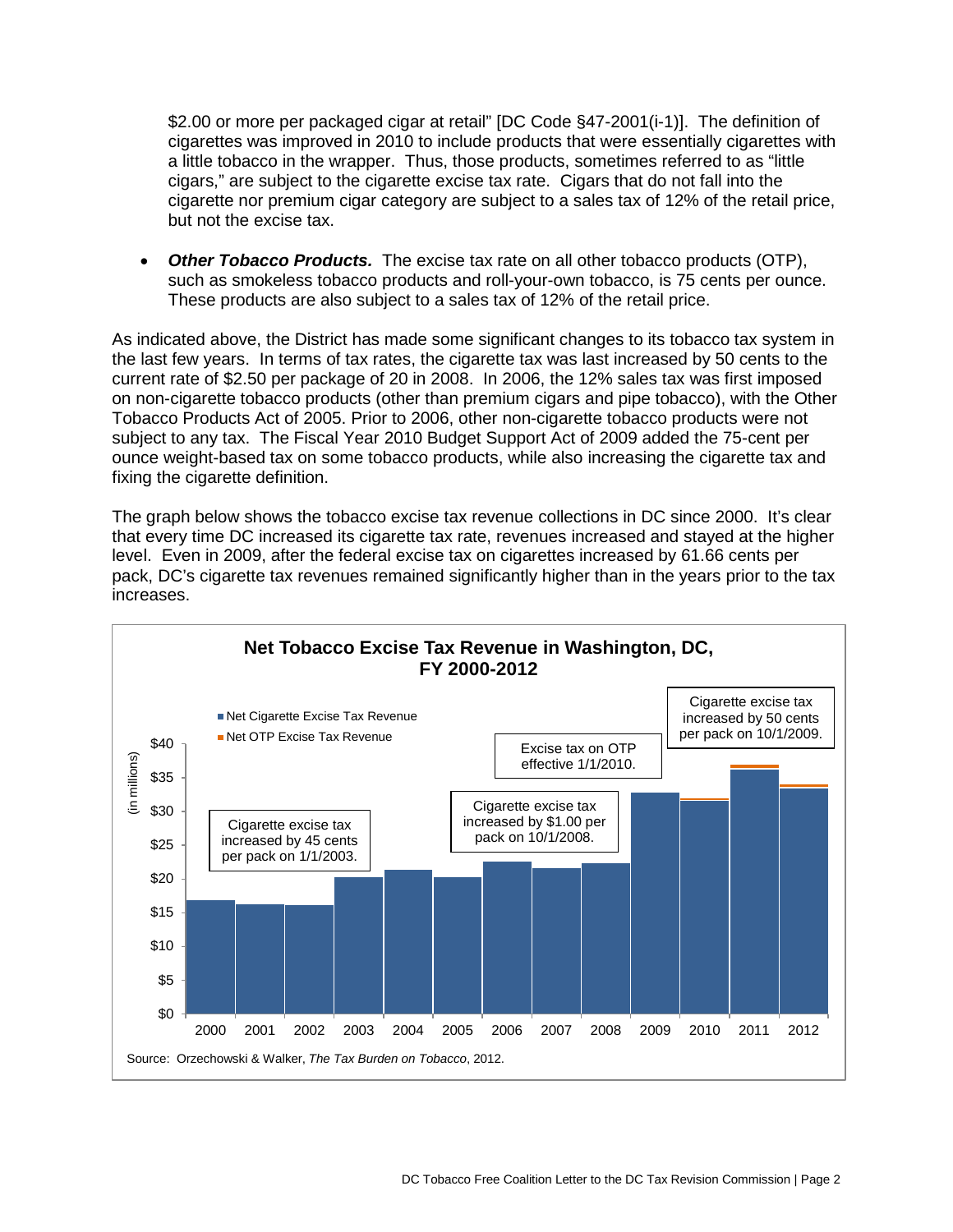The current DC tobacco tax system gives an unfair advantage to some tobacco products, because it does not implement a flat tax across all non-cigarette tobacco products. It is also a complicated system, requiring knowledge of the differences between certain products, regardless of their package labeling (see discussion below on roll-your-own tobacco and pipe tobacco), to determine which products are taxed, at what rates, and what the exceptions are. With the wide array of tobacco products available on the market today, this is a difficult and onerous burden on tax collectors and enforcement agents. In addition, there are some discrepancies in the DC Code that make it unclear if the 75-cent per ounce tax applies to nonpremium cigars or pipe tobacco products.

The District improved its tax system in 2010 when it fixed the cigarette definition to include socalled "little cigars," which are actually cigarettes. These products were created by cigarette companies to evade cigarette taxes and regulations. Expanding the definition ensures that DC collects the appropriate tax owed.

## **Recommendations for Improving DC's Tobacco Excise Taxes**

The District can more fairly tax tobacco products with four changes: correcting tax code definitions, switching the sales tax on OTPs to an excise tax, switching its weight-based tax to an ad valorem (percentage-of-price) tax, and equalizing the tax rates on all tobacco products.

1. **Correct Tax Code Definitions.** The two definitions that affect the taxation of tobacco products other than cigarettes and cigars are in the sections of the DC Code pertaining to the gross sales tax (title 47, chapter 20) and the cigarette excise tax (title 47, chapter 24). In the gross sales tax chapter, "other tobacco product" is defined as "any product containing tobacco that is intended or expected to be consumed, other than a cigarette, cigar, premium cigar, or pipe tobacco" [DC Code §47-2001(h-3)], while in the cigarette excise tax chapter, this term "means a cigar, pipe tobacco, chewing tobacco, smokeless tobacco, snuff, rollyour-own tobacco, or any other product containing tobacco that is intended for human consumption." [DC Code §47-2401(5A)]. Two separate definitions for the category of "other tobacco product" make it difficult to determine exactly what products are subject to the sales and excise taxes. In addition, both definitions fail to apply to all current and future tobacco products on the market, such that some tobacco products are falling through the loophole and not paying any tax.

To eliminate the confusion, both definitions should be coordinated and strengthened, by including products that are "made or derived from tobacco." Those added terms (or similar) are already in use in several states<sup>[\\*](#page-2-0)</sup> and in the federal Family Smoking Prevention and Tobacco Control Act of 2009<sup>[†](#page-2-1)</sup> and ensure that all products are covered by the relevant regulations. With the addition of these terms, however, it is also important to exempt any products approved by the U.S. Food and Drug Administration (FDA) for tobacco cessation, since nicotine replacement therapies (NRTs) use nicotine derived from tobacco, but are medications rather than tobacco products.

<span id="page-2-0"></span>At least Minnesota (MN Statutes, Section 297F.01) and Vermont (VT Statutes Title 32, Chapter 205 §7702).

<span id="page-2-1"></span><sup>†</sup> See 21 U.S.C. 321(rr). This Act gave the U.S. Food and Drug Administration authority over all tobacco products, although currently the FDA is only regulating cigarettes, roll-your-own tobacco, and smokeless tobacco and has announced plans to assert its jurisdiction over cigars, pipe tobacco, and other tobacco products.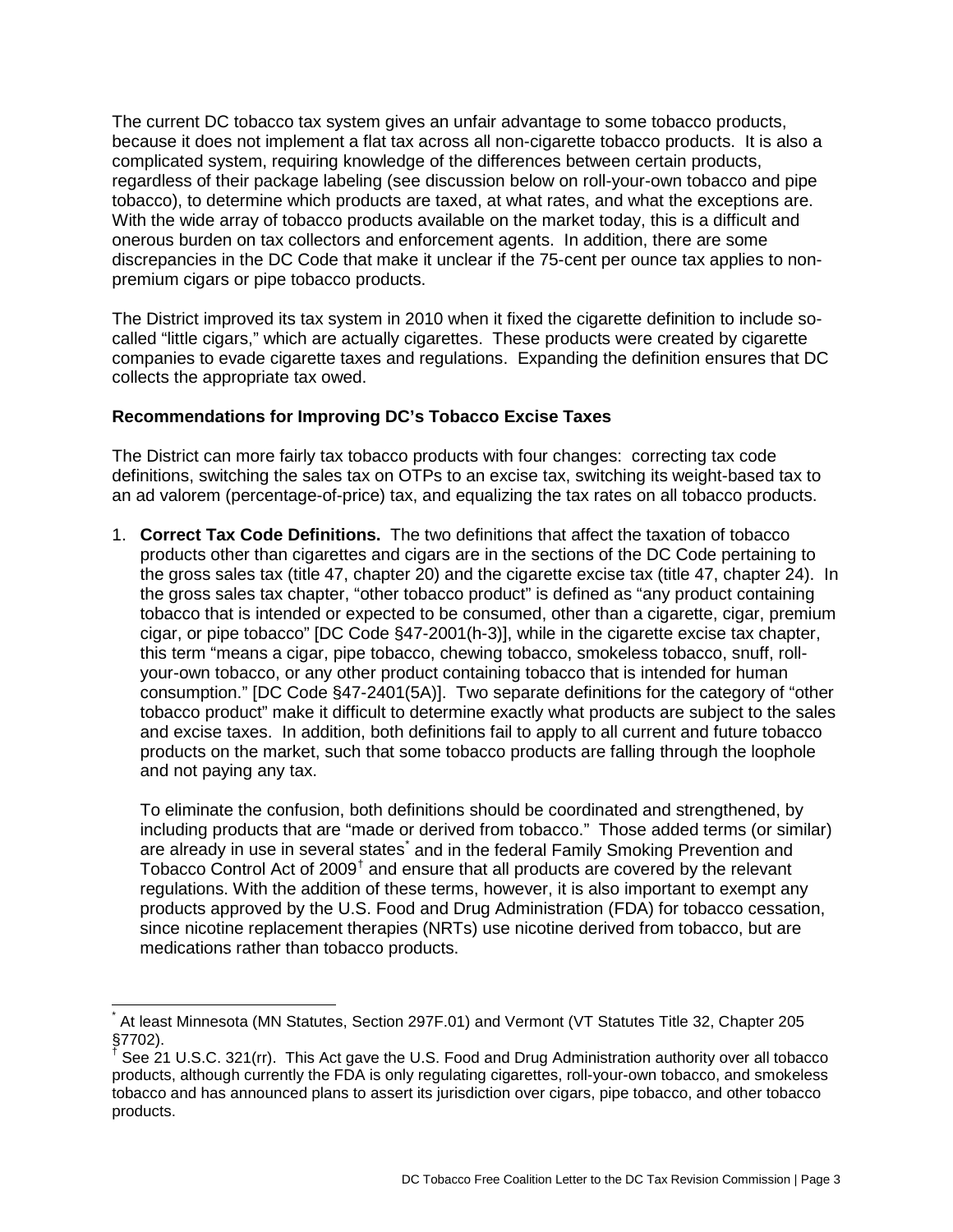2. **Apply an Excise Tax Rather Than a Sales Tax.** Experience shows that excise taxes are more effective than sales taxes to both increase revenues and improve public health. Excise tax rates tend to be higher than general sales tax rates and are acceptably so. For instance, some of the highest percentage-of-price excise tax rates in the U.S. include Wisconsin's 100% of the manufacturer's price on moist snuff (71% of the manufacturer's price for other types of OTP) and Washington state's 95% of the taxable sales price for tobacco products other than cigarettes and moist snuff. Most recently, Minnesota increased its OTP tax rate from 70% of the wholesale price to 95% of the wholesale price, with minimum tax rates, effective July 1, 2013. State surveys show that voters support tobacco excise tax increases to prevent tobacco use.<sup>[2](#page-8-0)</sup>

Another advantage of an excise tax is that it is often collected at the wholesale level rather than the retail level. In fact, in 2011, the District changed the way the sales tax was applied to cigarettes from a percentage of the retail price, the same way as sales tax on other items at the retail level, to a surtax at the rate of 36 cents per pack, collected at the wholesale level. Minnesota is the only other state that applies sales tax per pack at the wholesale level, and it changed its collection method in 2005. DC recognized the difficulty in collecting sales tax even on cigarettes in the District, and chose to change the tax essentially to an excise tax.

3. **Replace the Weight-Based Tax with a Percentage-of-Price Excise Tax.** A percentageof-price tax is better for the District than a weight-based tax for several reasons. A weightbased tax is solely dependent on the amount of taxable product sold, so the only way the District could currently generate increasing levels of revenue would be to sell more tobacco product or increase the tax rates. However, under a percentage-of-price system, revenues can increase with increases in inflation, whenever the tobacco companies increase their product prices (usually several times per year), *and* if tobacco product sales increase. Moreover, from the public health and health economics perspectives, it does not benefit the District to have increases in tobacco product sales, since more tobacco use also means more health-related problems and higher health care costs.

The reason why some tobacco companies want to switch from a percentage-of-price tax to a weight-based tax is because the tobacco companies, which make the more expensive premium brands of smokeless tobacco products, have lost market share to companies making bargainpriced smokeless tobacco products. Under a percentage-of-price tax system, the lower-priced products will pay a smaller tax compared to the more expensive product, but it is due to the difference in price – the tax rate itself is fair across all products because the same percentage is applied across all products. Under a weight-based tax, the percentage of the price paid in tax on a lower-priced product is higher compared to the tax on a higher-priced product. However, from a public health and economic perspective, it makes sense to keep the percentage-of-price tax system and add a minimum tax rate to ensure that the very low-priced products pay an adequate amount of tax. Although this makes the tax percentage of price uneven for lowerpriced products, it helps to keep the cheaper products out of the hands of youth.

4. **Equalize All Tobacco Excise Tax Rates.** Bringing the tax rates on all tobacco products equal to the cigarette excise tax rate ensures that the District will collect all the revenues it is due, because any financial incentive to switch to lower-taxed products will be eliminated. For instance, cigarette smokers may try to avoid the higher cigarette tax by switching to untaxed non-premium cigars, either entirely or partially, thereby reducing the revenue that the District would collect. Leaving some tobacco products subject to lower tax rates – or no tax rates at all – compared to other tobacco products leaves money on the table.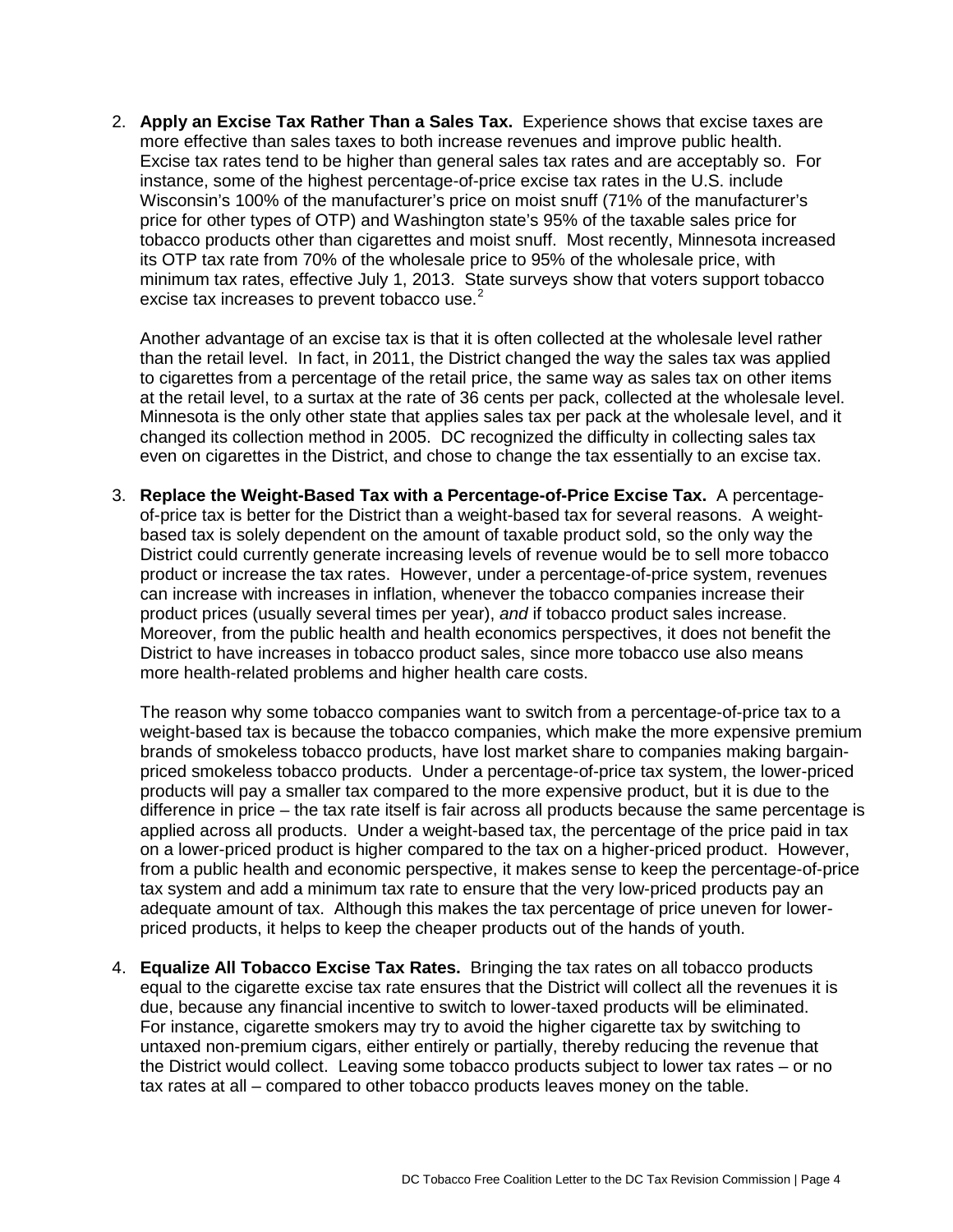## **Fixing the District's Tobacco Tax System Aligns with the Goals of the Commission**

The recommendations for fixing the way DC taxes tobacco products meet the five goals of this Commission:

- 1. **Provide for fairness in apportionment of taxes.** As discussed above, the current weightbased tax unfairly taxes some products at higher percentages of their price than others. In addition, there is no reason why some tobacco products should be left untaxed. Switching to a percentage-of-price excise tax rate on non-cigarette tobacco products and equalizing it to the cigarette tax rate will improve the fairness of tax rates on tobacco products.
- 2. **Broaden the tax base.** Some tobacco products are not currently subject to excise taxes. Making them subject to an excise tax would broaden DC's tax base. As mentioned previously, there is no reason to leave some products untaxed, particularly since it is fairly easy for tobacco companies to make small changes to their product in order to qualify for lower tax rates. In DC, for instance, a company making roll-your-own (RYO) tobacco, subject to the 75-cent per ounce excise tax, would simply have to change the label on their packages to be called "pipe tobacco," and then its products would no longer be subject to a tax. This has already happened at the federal level, where the current RYO tobacco tax is at the same rate as cigarettes (to prevent smokers from switching to RYO tobacco cigarettes) but higher than the pipe tobacco tax. RYO manufacturers simply replaced the product labels to say "pipe tobacco" so that, according to the Government Accountability Office, the federal government failed to collect \$255 million to \$492 million over two and a half years.<sup>[3](#page-8-1)</sup>
- 3. **Make the District's tax policy more competitive with surrounding jurisdictions.** One of the tobacco industry's common, but false, arguments against tobacco tax increases is that differences in tax rates will drive a large portion of tobacco users in high-tax states to nearby low-tax states. While some cross-border purchasing does occur, evidence shows that it does not occur to the extent that the tobacco industry claims. In state after state, including the tightly-packed and small states in New England, the state that increases its tobacco tax rates benefits much more from the increase than neighboring states without an increase. While neighboring states may see a limited increase in sales, their revenue collections are by no means close to what the state with the increase collects.

One example is from New England in 2009 (see table below). New Hampshire, Connecticut, Rhode Island, and Vermont all increased their tobacco tax that year, although Vermont's increase was small. Each of these states showed substantial increases in revenue in the year following the tax, despite declines in cigarette sales. The two states that did *not* raise their tax, Maine and Massachusetts, either saw revenue stay the same or decline a bit, with little change in cigarette sales.

|                      | <b>Increase</b><br>Amount<br>(per pack) | <b>Tax Rate</b><br>after<br><b>Increase</b><br>(per pack) | <b>Effective</b><br>Date | <b>Cigarette Tax Revenues (in millions)</b> |         |            |             | <b>Cigarette Pack Sales (in millions)</b> |         |             |
|----------------------|-----------------------------------------|-----------------------------------------------------------|--------------------------|---------------------------------------------|---------|------------|-------------|-------------------------------------------|---------|-------------|
|                      |                                         |                                                           |                          | FY 2009                                     | FY 2010 | Change     | %<br>Change | FY 2009                                   | FY 2010 | %<br>Change |
| Connecticut          | \$1.00                                  | \$3.00                                                    | 10/1/09                  | \$308.4                                     | \$380.2 | $+$ \$71.7 | $+23.2%$    | 160.7                                     | 143.7   | $-10.5%$    |
| Maine                |                                         | \$2.00                                                    |                          | \$137.5                                     | \$137.8 | $+$ \$0.2  | $+0.1%$     | 68.8                                      | 69.8    | $+1.4%$     |
| <b>Massachusetts</b> |                                         | \$2.51                                                    |                          | \$562.1                                     | \$556.6 | - \$5.5    | $-0.9%$     | 224.7                                     | 222.0   | $-1.2%$     |
| New Hampshire        | 45¢                                     | \$1.78                                                    | 7/1/09                   | \$190.8                                     | \$229.6 | $+$ \$38.8 | $+20.3%$    | 153.4                                     | 128.6   | $-16.1%$    |
| Rhode Island*        | \$1.00                                  | \$3.46                                                    | 4/10/09                  | \$121.2                                     | \$133.6 | $+$ \$12.3 | $+10.2%$    | 46.9                                      | 39.1    | $-16.6%$    |
| Vermont              | 25¢                                     | \$2.24                                                    | 7/1/09                   | \$60.4                                      | \$64.9  | $+$ \$4.5  | $+7.5%$     | 30.4                                      | 29.7    | $-2.3%$     |

\* Note that the RI tax increase was during the fiscal year. New revenue for the full twelve months following the tax increase was almost \$18 million.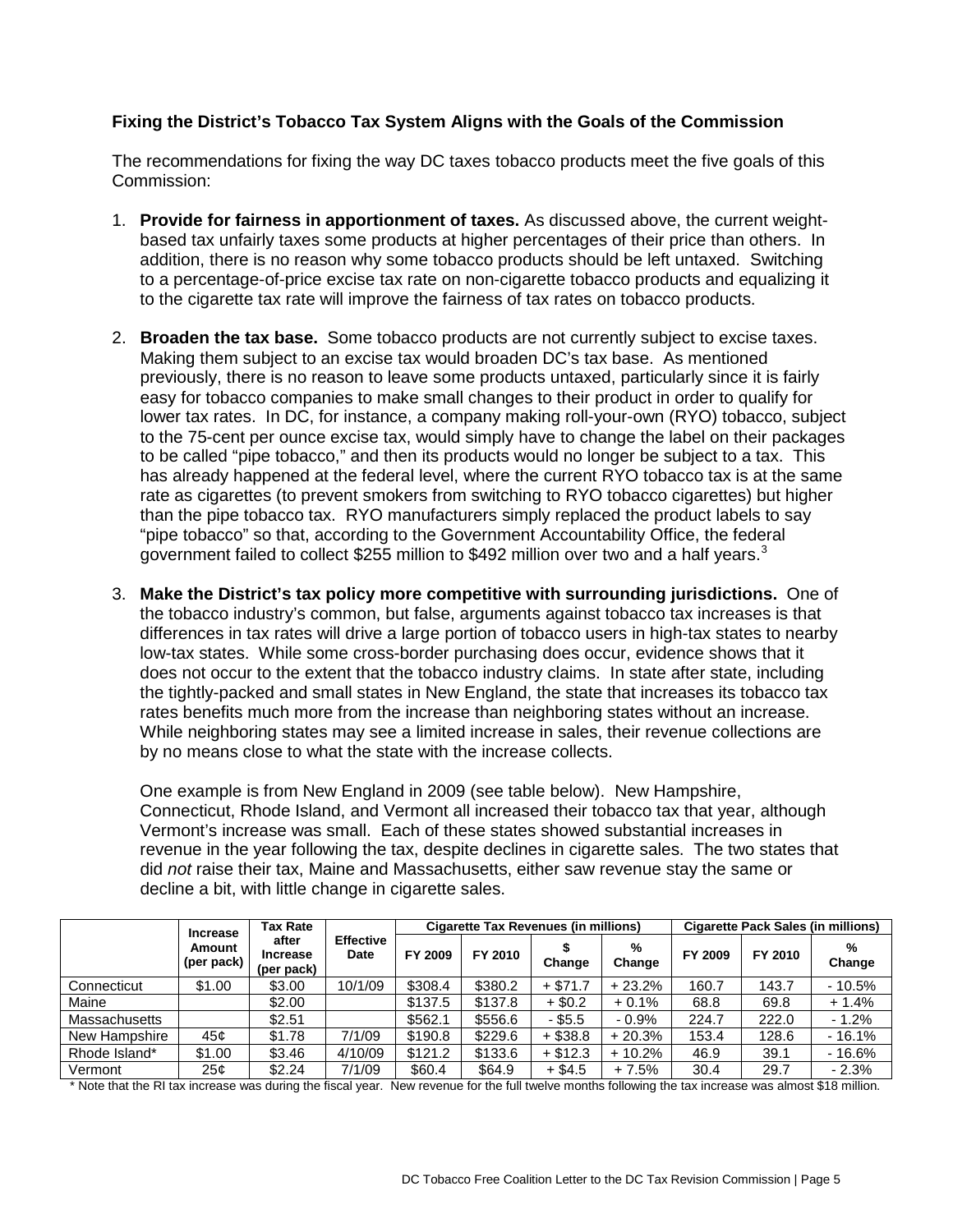Another example shows that doing the opposite also does not benefit the state: lowering a state's tobacco tax rates to encourage cross-border sales does not work to increase the state's revenues. New Hampshire lowered its cigarette tax rate by 10 cents in 2011, as well as its tax rates on other tobacco products, because the industry convinced legislators that doing so would attract tobacco users from neighboring states. Instead, the state lost revenues over the next two years as a result of the rate declines. Just this year, New Hampshire reinstated the tax rates from before the decrease.

A competitive tax policy does not mean that DC has to lower its standards – and risk the health of its residents – to that of its neighbors.

- 4. **Encourage business growth and job creation.** Contrary to what tobacco companies and their allies claim, improving and increasing tobacco taxes does not reduce employment or shut down businesses. A study looked across all states and found that cigarette tax increases were not associated with declines in the number of convenience stores. In fact, they were associated with slight increases in the number of such stores. $4\,$  $4\,$  An earlier study also found that employment in stores that sold tobacco does not decline in response to tobacco tax increases. $5$
- 5. **Modernize, simplify, and increase transparency in the District's tax code.** The current tax system for all tobacco products in DC is confusing. There are different rates on different products, while some tobacco products are untaxed entirely. If the District were to adopt the recommendations in this letter to improve the way that taxes are imposed on tobacco products, it would create a simpler and fairer tax system across all tobacco products.

## **Tobacco Taxes Generate Steady Revenue While Reducing Tobacco Use**

Tobacco tax increases generate reliable and predictable revenue, reduce tobacco use (thereby reducing health care costs associated with tobacco use), and have the support of the public. Despite the decrease in tobacco product sales as a result of the rate increase, states still generate revenue above the amount the state would have collected otherwise. Unlike other taxes collected by states and the District, tobacco tax revenues are more predictable and less volatile than many other state revenue sources. As shown in the chart on page two, DC is not an exception to that rule, and revenue trends from state after state show that cigarette revenues remain at a high level for years after the rate increase. The chart below shows the cigarette tax revenue collections in Maryland. Changes in cigarette tax revenue collection (usually the largest part of tobacco tax collections) are gradual, predictable declines that are more than offset by the savings in health care costs. For example, cigarette tax increases work best to reduce smoking among youth, lower-income smokers, and pregnant women; and those smoking declines directly reduce state Medicaid program expenditures.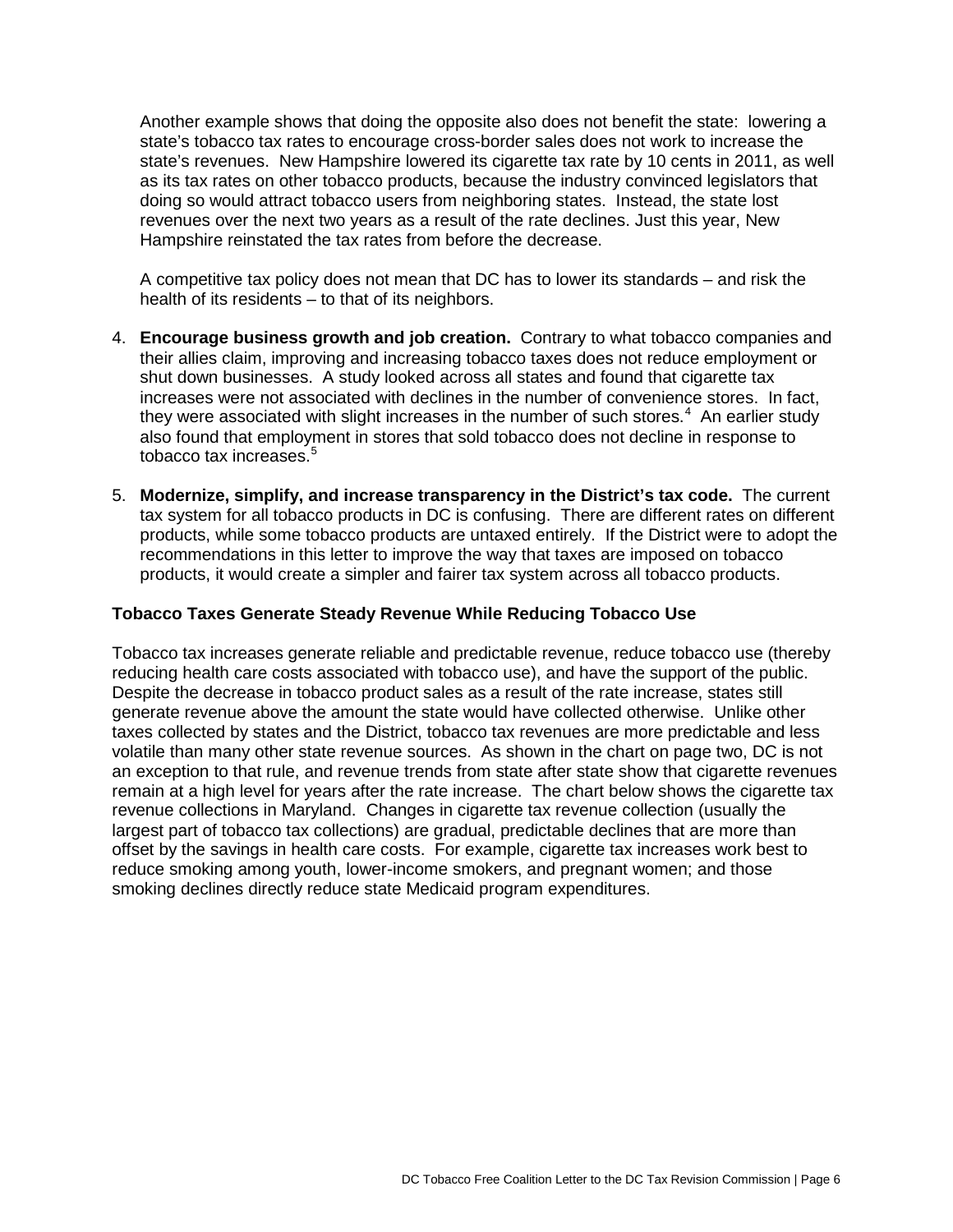

Economic research confirms that tobacco tax increases reduce tobacco use, particularly among youth. The general consensus is that every 10% increase in the real price of cigarettes reduces overall cigarette consumption by approximately three to five percent, reduces the number of young-adult smokers by 3.5%, and reduces the number of kids who smoke by six or seven percent.**[6](#page-8-4)** In every state that has significantly raised its cigarette tax rate, pack sales have gone down sharply.<sup>[7](#page-8-5)</sup> Reduced consumption of cigarettes comes from smokers quitting and cutting back. In fact, calls to state quitlines increase dramatically around tobacco tax increases, indicating that people are trying to quit in response to the rising cost of cigarettes and other tobacco products.

Fixing the District's tobacco tax system and increasing the tobacco tax rates would help lessen the toll of tobacco use in the District. Each year in DC, 1,600 kids under 18 try cigarettes for the first time and another 400 kids become new, daily smokers.<sup>[8](#page-8-6)</sup> About 720 adults die each year from their own smoking; and, given current smoking rates, 8,000 kids alive today will ultimately die from smoking.<sup>[9](#page-8-7)</sup> Smoking causes the District \$243 million in health care costs, with \$78 million of that amount spent by the Medicaid program.<sup>[10](#page-8-8)</sup> Loss of productivity from smoking-caused shortened work lives costs DC another \$232 million each year.<sup>[11](#page-8-9)</sup>

It is particularly important that DC address the non-existent tax rates on non-cigarette tobacco products, particularly on cigars, since data show that cigar smoking among high school students in DC increased between 2007 and 2011, from 10.1% to 13.7%. The District's overall cigar smoking rate among high school students is slightly higher than the national high school cigar smoking rate of 13.1%. The 2011 cigar smoking rate among high school boys (17.3%) is higher than that for girls  $(9.6\%)$ .<sup>[12](#page-8-10)</sup>

Unlike any other consumer product, tobacco products, when used as intended, will kill and/or cause disease in the user. Even though it is not one of the goals of the DC Tax Revision Commission, fixing the District's tax structure for tobacco products can go a long way to benefit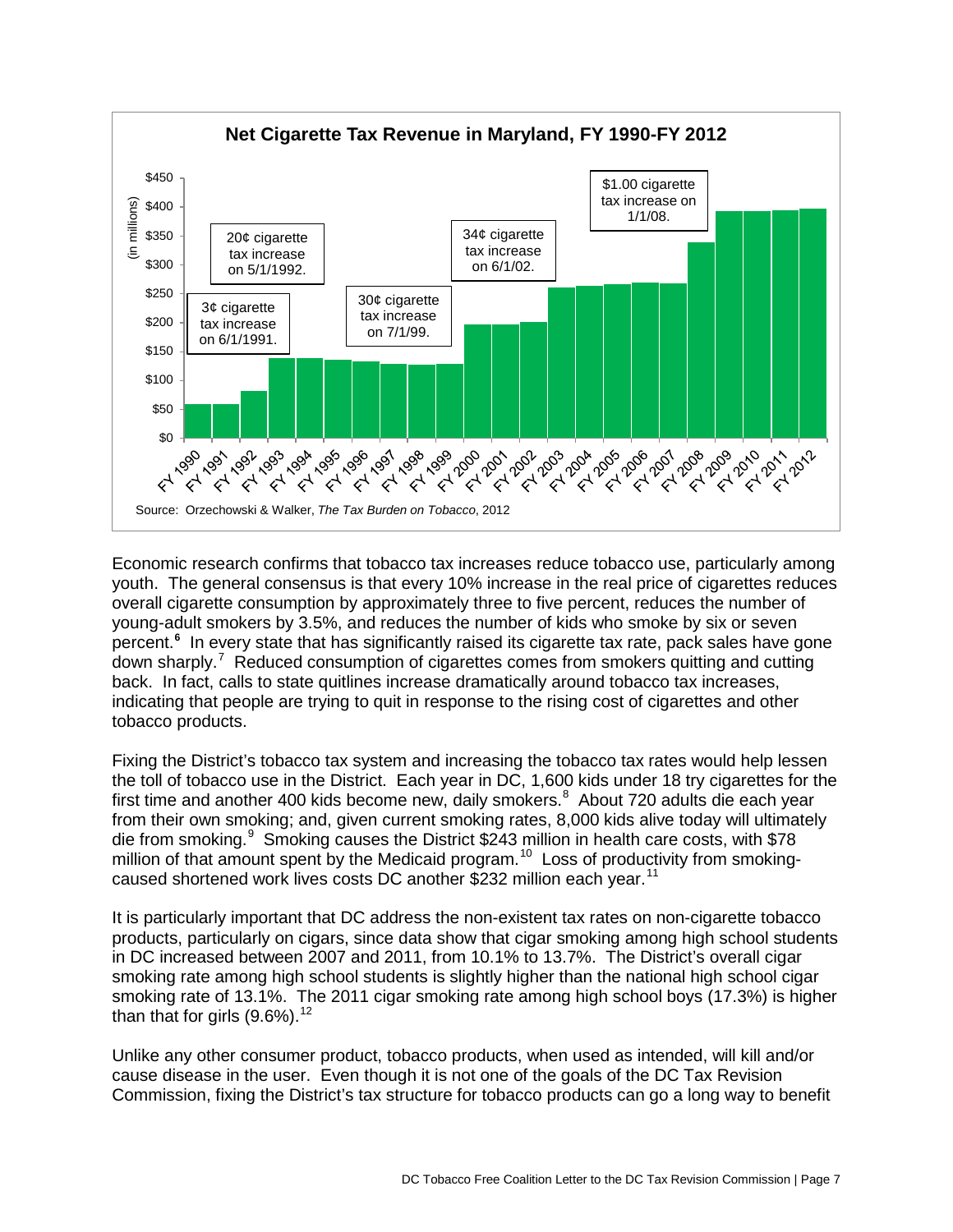DC in many ways beyond just improving revenue collections. Economically, reducing tobacco use will help the District's budget through improved work productivity and reduced health care costs.

Please feel free to contact us if you have further questions or need more information.

Sincerely,

Charles Sobr

Charles Debnam Chair, DC Tobacco Free Coalition

Cc: Gerry Widdicome Steve Rosenthal

*Americans stopped in*<br>
<sup>6</sup> See, e.g., Chaloupka, FJ, "Macro-Social Influences: The Effects of Prices and Tobacco Control Policies on the Demand for Tobacco Products," *Nicotine and Tobacco Research* 1(Suppl 1):S105-9, 1999; other studies at [http://tigger.uic.edu/~fjc/;](http://tigger.uic.edu/~fjc) Tauras, J, "Public Policy and Smoking Cessation Among Young adults in the United States," *Health Policy* 6:321-32, 2004; Tauras, J, et al., "Effects of Price and Access Laws on Teenage Smoking Initiation: A National Longitudinal Analysis," Bridging the Gap Research, ImpacTeen, April 24, 2001, and others at [http://www.impacteen.org/researchproducts.htm.](http://www.uic.edu/orgs/impacteen) Chaloupka, FJ & Pacula, R, *An Examination of Gender and Race Differences in Youth Smoking Responsiveness to Price and Tobacco Control Policies*, National Bureau of Economic Research, Working Paper 6541, April 1998; Emery, S, et al., "Does Cigarette Price Influence Adolescent Experimentation?," *Journal of Health Economics* 20:261-270, 2001; Evans, W & Huang, L, *Cigarette Taxes and Teen Smoking: New Evidence from Panels of Repeated Cross-Sections*, working paper, April 15, 1998; Harris, J & Chan, S, "The Continuum-of-Addiction: Cigarette Smoking in Relation to Price Among Americans Aged 15-29," *Health Economics Letters* 2(2):3-12, February 1998, [http://www.mit.edu/people/jeffrey/HarrisChanHEL98.pdf.](http://www.mit.edu/people/jeffrey/HarrisChanHEL98.pdf) U.S. Department of Health and Human Services (HHS), *Reducing Tobacco Use: A Report of the Surgeon General*, Atlanta, Georgia: HHS, CDC, National Center for Chronic Disease Prevention and Health Promotion, Office on

Smoking and Health, 2000, [http://profiles.nlm.nih.gov/NN/B/B/L/Q/\\_/nnbblq.pdf.](http://profiles.nlm.nih.gov/NN/B/B/L/Q/_/nnbblq.pdf) <sup>7</sup> TFK Factsheet, *Raising State Cigarette Taxes Always Increases State Revenues (and Always Reduces Smoking),* [http://tobaccofreekids.org/research/factsheets/pdf/0098.pdf.](http://tobaccofreekids.org/research/factsheets/pdf/0098.pdf)<br><sup>[8](http://tobaccofreekids.org/research/factsheets/pdf/0098.pdf)</sup> Estimate based on U.S. Dept of Health & Human Services (HHS), "Summary Findings from the 2011 Nat'l Survey

*on Drug Use and Health*," with the state share of the national number allocated through the formula in U.S. Centers for Disease Control & Prevention (CDC), "Projected Smoking-Related Deaths Among Youth—United States," *Morbidity & Mortality Weekly Report (MMWR)* 45(44):971-74, November 8, 1996 [based on state young adult smoking rates, as updated in CDC, Sustaining State Programs for Tobacco Control, Data Highlights, 2006].<br><sup>9</sup> CDCia S

CDC's STATE System (avg annual deaths from 2000-2004), [http://apps.nccd.cdc.gov/StateSystem/systemIndex.aspx.](http://apps.nccd.cdc.gov/StateSystem/systemIndex.aspx) CDC, "State-Specific Smoking-Attributable Mortality and Years of Potential Life Lost—United States, 2000-2004," *MMWR* 58(2), January 22, 2009;U.S. General Accounting Office (GAO), "CDC's April 2002 Report on Smoking: Estimates of Selected Health Consequences of Cigarette Smoking Were Reasonable," letter to U.S. Rep. Richard Burr, [http://www.gao.gov/new.items/d03942r.pdf,](http://www.gao.gov/new.items/d03942r.pdf) July 16, 2003. CDC, *State Highlights 2006;* CDC, "Projected Smoking-Related Deaths Among Youth—United States," *MMWR* 45(44):971-974, November 11, 1996.

<span id="page-7-0"></span><sup>&</sup>lt;sup>1</sup> See, for instance, Campaign for Tobacco-Free Kids (TFK) factsheet, *State Cigarette Excise Tax Rates & Rankings*,<br>http://www.tobaccofreekids.org/research/factsheets/pdf/0097.pdf.<br>2. See factive Taylor TEV factsheet, Ve

See, for instance, TFK factsheet, Voters in All States Support Significant Increases in State Cigarette Taxes,

[http://www.tobaccofreekids.org/research/factsheets/pdf/0309.pdf.](http://www.tobaccofreekids.org/research/factsheets/pdf/0309.pdf)<br><sup>3</sup> U.S. Government Accounting Office (GAO), *Tobacco Taxes: Large Disparities in Rates for Smoking Products*<br>*Trigger Significant Market Shifts to Avoid Hig* <sup>4</sup> Huang, J & Chaloupka, FJ, "The economic impact of state cigarette taxes and smoke-free air policies on convenience stores," *Tobacco Control* 22(2):91-6, March 2013.

Ribisl, KM, Evans, WN, & Feighery, EC, "Falling cigarette consumption in the U.S. and the impact upon tobacco retailer employment," in Bearman, P, Neckerman, KM, & Wright, L, eds., *After Tobacco: What would happen if*